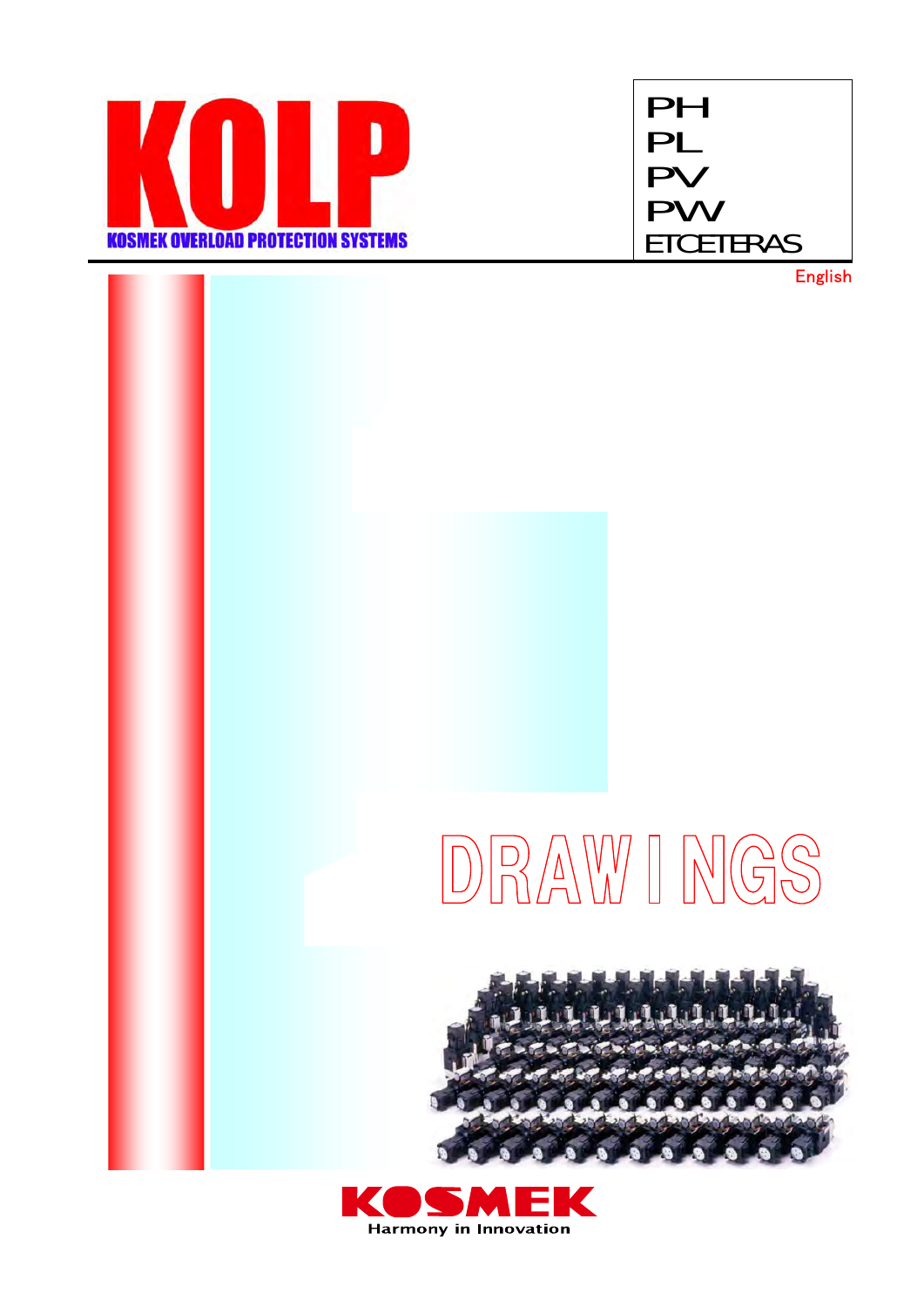

#### KOLP(KOSMEK OVERLOAD PROTECTION SYSTEM )

with high responsiveness and stability is now becoming essential system to maximize the press capacity and to enable to use the press safely and efficiently. More than 20,000 sets of this system have been already shipped.

**KOSMEK** manufactures and sells various types of equipment having excellent hydraulic performance based on superiority of sealing technology. Experience obtained from production and sales of a number of equipment has been integrated into the compact system **KOLP**.







Many types of peripheral equipment for the press such as **PF type of Overload Protection Valve, Jamming Release** Unit, Load Monitor, Breakthrough Simulator, AA and AB Pumps are available (See P.15).

| Industrial Property (Relating to KOLP) |          |          |  |  |
|----------------------------------------|----------|----------|--|--|
|                                        | Domestic | Overseas |  |  |
| Pending                                | 10       | 23       |  |  |
| Obtained                               |          | 25       |  |  |
|                                        |          |          |  |  |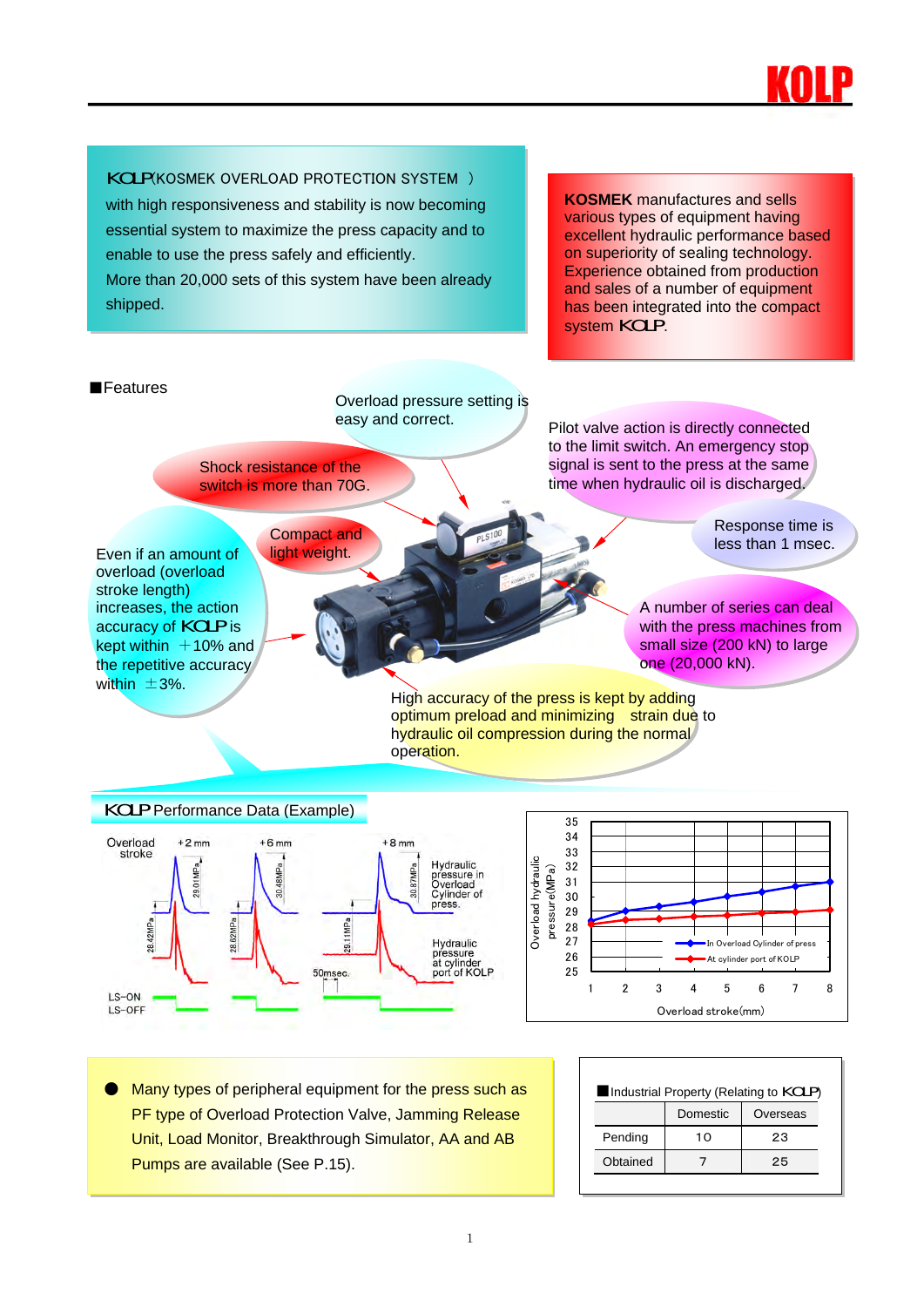

■ Applicable range of KOLP to the press and outline of construction

● The optimum equipment can be selected from total 10 types of KOLP consisting of three sizes for each of four models according to the condition of the press.

A pump for supplying preload pressure to the press (Overload Cylinder) is built in Types 10 and 16. However the pump must be purchased separately for Type 35 (to be installed separately).

| Targeted<br>press | Model    | Standard type                             |                                              | Multi-load type                           |                                              |
|-------------------|----------|-------------------------------------------|----------------------------------------------|-------------------------------------------|----------------------------------------------|
| pacıty<br>(kN)    |          | Air type<br>(Variable operating pressure) | Spring type<br>(Constant operating pressure) | Air type<br>(Variable operating pressure) | Spring type<br>(Constant operating pressure) |
| ~2000             |          | PH <sub>10</sub>                          | PL <sub>10</sub>                             |                                           |                                              |
| <br>$\sim$ 6000   | Φ<br>Siz | PH <sub>16</sub>                          | PL <sub>16</sub>                             | <b>PV16</b>                               | <b>PW16</b>                                  |
| <br>$\sim$ 20000  |          | $PH35$ <sup>*1</sup>                      | $PL35$ <sup>*1</sup>                         | $PV35^{\ast}$                             | $PW35^{*1}$                                  |

#### KOLP consists of the following items:

KOLP consisting of a pump, valves, a bleeding valve and a pressure switch realizes high response (high sensitivity) and high quality (high accuracy) action and simultaneously prevents the erroneous operation of the press caused by the machine temperature rise to stabilize the press capacity and performance. When overload (Press capacity  $\times$  approx. 1.1 = Overload of 110%) is generated during press work, the system prevents the press and the die from being subjected to an excessive load. In comparison with the mechanical type such as shear plate one, the system brings effects such as performance stability and reduction of recovery work time.

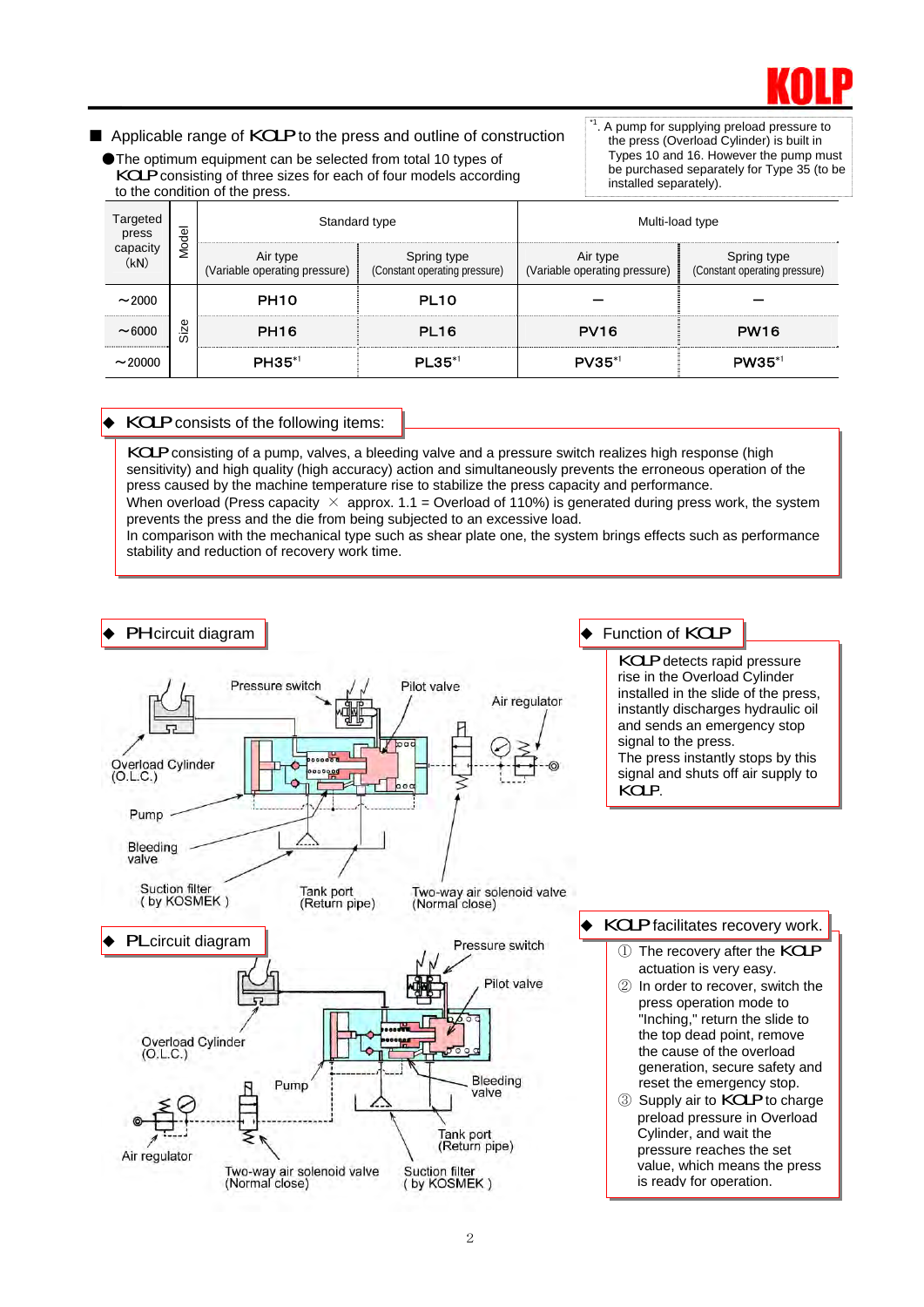

- Performance (taking air type as an example)
- Ⅰ. Press operation preparation

Supply air pressure to **KOLP** and preload pressure to Overload Cylinder (OLC).

- ① The pump is actuated by the air supply, and the main and pilot valves move rightward against spring force along with the preload pressure rise.
- ② All the limit switch contacts are turned ON to release an emergency stop signal to the press. Press reset button to restart. Fig.②





### Overload generated $Fig. (3)$  $\sqrt{P}$ Abnormality B.valve



#### Ⅱ. Overload actuation

- ③ When the press is subjected to overload, OLC is compressed to further increase preload pressure. When this pressure exceeds the set value, the pilot valve moves rightward to instantly discharge overload pressure into a tank. Along with this action, movement of the pilot valve releases the limit switch contact. Then "OFF" signal is sent to the press to provide an emergency stop and shut off air supply to **KOLP**. Fig.③
- <sup>④</sup>After the KOLP actuation, the main and pilot valves are pushed back by the spring force along with the internal pressure reduction. Fig.④
- ⑤ The press operation is kept in a disabled condition with the limit switch still turned OFF. Fig. 4
	- ※ Return the press slide till the top dead point by "Inching." Fig.④
	- ※ Remove the cause of overload and press the reset button to supply air to **KOLP**. OLC is supplied with the preload pressure again and return to operation preparation mode. Fig.① to Fig.②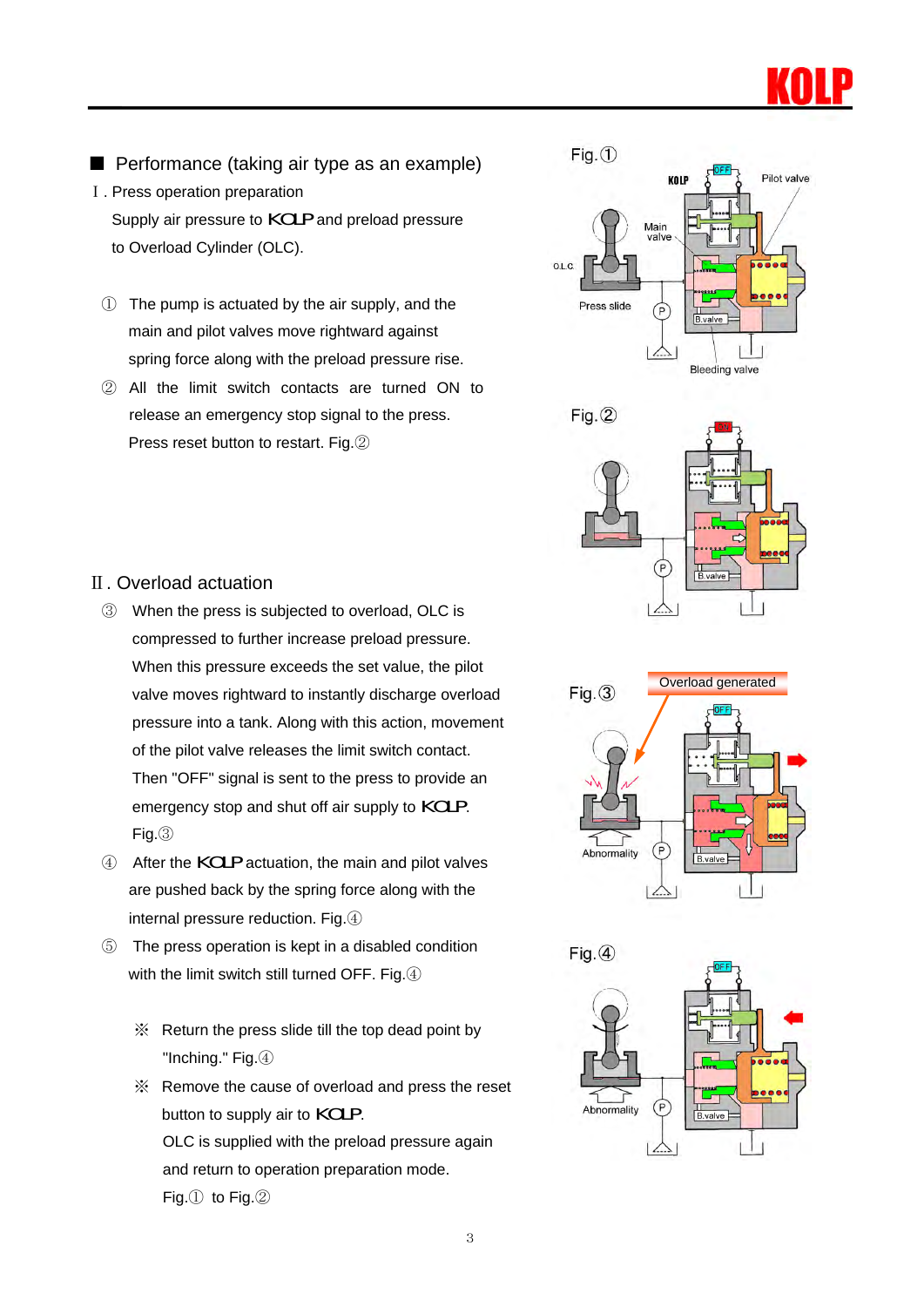

#### ■ KOLP (PV/PW) applicable to multi-load-for 2-point and 4-point presses

The press with wide slide such as double crank press is subjected to deviated load when the mold position is deviated or the mold load is unstable at the start of press work (at material supply). PV/PW KOLP applicable to deviated load uses Overload Cylinders independently and instantly release both cylinders with high responsiveness and high accuracy to prevent overload of the press when one of two cylinders is subjected to overload.



In case standard type overload protection system is directly connected to cylinder



After hydraulic pressure raised by the load acting on one of two cylinders flows into the other cylinder, the overload protector is actuated.

In case the overload protection system PV/PW applicable to multi-load is used



Even if one cylinder is subjected to load, the raised hydraulic pressure in Overload Cylinder does not flow into the other cylinder. Even if overload is generated in one cylinder, the overload protection system is actuated to release both cylinders at the same time.

#### ■General circuit ■ Performance



- ① PV (PW) has a main valve for each Overload cylinder (OLC) individually.
- ② When the press is subjected to a deviated load, hydraulic pressure inside OLC rises and opens the pilot valve through the check valve of the appropriate main valve.
- ③ At this time, check valve function prevents hydraulic pressure in other OLC from rising.
- ④ When the pilot valve opens, both main valves open at the same time to discharge hydraulic oil from both OLCs.
- ⑤ The above instant action protects the press function even if the deviated load is generated.
- ⑥ And when the main valve opens, a pressure switch is turned OFF to send an emergency stop signal to the press.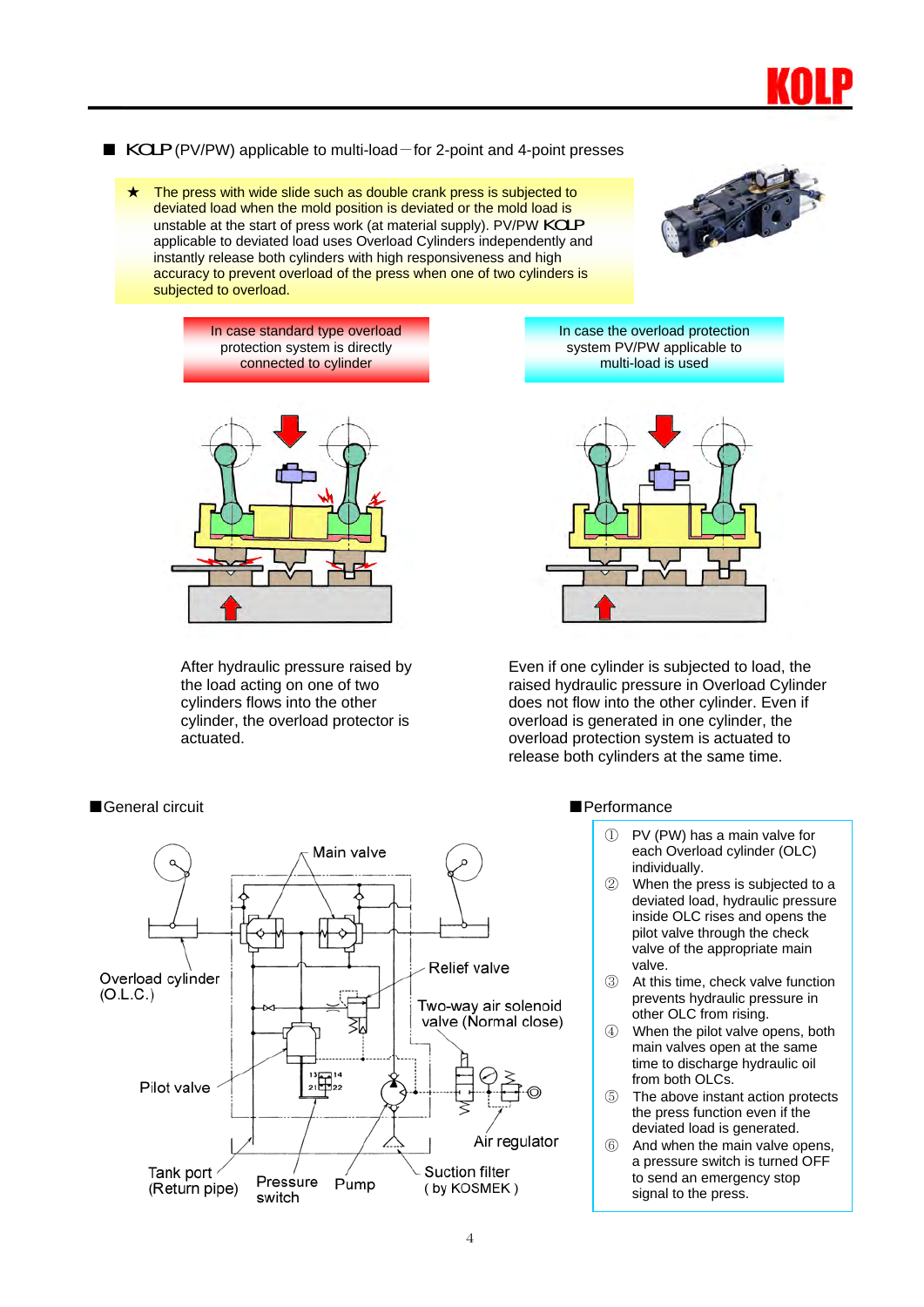

#### ■KOLP type selection procedure

KOLP type is selected using the approximate value obtained from calculation of necessary functions based on the performance and specifications of the press. You can perform the calculation according to the procedure below to place an order, or inform us of your requirements.

#### **★ Setting condition**

- ① Air supply pressure (PA)
	- 1. Set the air supply pressure at the value that can be guaranteed by user.
	- 2. When KOLP is commonly used with air circuit of clutch brake or balancer, set at that value.
	- 3. Set the air pressure in the range of 0.3 0.5 MPa.
- ② Overload working capacity (Cp)
	- 1. Assume the overload working capacity as approximately 110% of normal press capacity (nominal).
	- 2. Determine the value within 100 120% depending on the workpiece property and the press rigidity.

★ Obtain overload working pressure (PH).

Determine based on the following calculation results:

PH(MPa) = 
$$
\frac{\text{Overload working capacity (kN)}}{\text{Overload cylinder area} \cdot \text{(cm}^2)} \times 10 = \frac{\text{Cp}}{\text{A}} \times 10
$$

\*In case of air type, select "Pressure code" from "Overload pressure setting range" to calculate the setting value of air supply pressure (PA).

 $*$  In case of spring type, select approximate pressure from the values of standard overload pressure.

#### Air type **KOLP**

|  | Press.<br>code | Overload press.<br>setting range<br>MPa | Calculation formula for<br>setting value of <b>KOLP</b> air<br>supply press. PA (MPa) |  |
|--|----------------|-----------------------------------------|---------------------------------------------------------------------------------------|--|
|  | 5              | $18 - 25$                               | $(PH \times 87.6) - 715.4$<br>2922.5                                                  |  |
|  | 6              | $22 \sim 30$                            | $(PH \times 73.0)$ -715.4<br>2922.5                                                   |  |
|  |                | $25 - 35$                               | $(PH \times 62.57) - 715.4$<br>2922.5                                                 |  |

\*Preload pressure for H type is 18 - 22 MPa.

### Spring type **KOLP**<br>Note: Mark **O** show

#### shows the model that can be manufactured.

In case of spring type, it is recommended to select from the table below Overload standard Press. code

| working press.( MPa) | 5 | 6 | $\overline{7}$ |
|----------------------|---|---|----------------|
| 16.0                 |   |   |                |
| 17.0                 |   |   |                |
| 18.0                 |   |   |                |
| 19.0                 |   |   |                |
| 20.0                 |   |   |                |
| 21.2                 |   |   |                |
| 22.5                 |   |   |                |
| 23.5                 |   |   |                |
| 25.0                 |   |   |                |
| 26.5                 |   |   |                |
| 28.0                 |   |   |                |
| 30.0                 |   |   |                |
| 31.5                 |   |   |                |
| 33.5                 |   |   |                |
| 35.5                 |   |   |                |
|                      |   |   |                |

Notes for pressure determination

①Set air pressure (PA) as high as possible.

②Set overload working pressure (PH) as high as possible.

<sup>③</sup>Unify the working pressure of all types of the press to commonly use KOLP.

★Check the discharge flow rate during overload actuation.

Adjust flow rate from Overload Cylinder to be lower than the rating flow rate of Overload Protection Valve (See the "KOLP rating flow rate" table below).

How to calculate the Overload Cylinder flow rate:

$$
Q = A \times V \times \frac{1}{10}
$$

$$
V = \frac{2\pi N}{60} \sqrt{L \cdot Y - Y^2} \times Z
$$

Q: Overload Cylinder discharge flow rate

- A: Overload Cylinder area cm<sup>2</sup>
- V: Slide lowering speed at the position where the optimum press capacity is available mm/s
- N: Number of press strokes spm
- L: Stroke length mm
- Y: Position where the optimum press capacity is available (Flom the bottom point) mm
- Z: Factor (1.1)

| <b>KOLP</b> rating flow rate | Unit: $cm3/s$ |         |               |         |
|------------------------------|---------------|---------|---------------|---------|
|                              |               |         | Pressure code |         |
|                              |               | 5       | 6             |         |
|                              | 10            | 18.500  | 17.000        | 15.500  |
| <b>Body</b><br>size          | 16            | 44.000  | 48.000        | 52.000  |
|                              | 35            | 200.000 | 210,000       | 220,000 |

\* Unification of the overload pressure at the press design stage facilitates the equipment control.

 $cm<sup>3</sup>/s$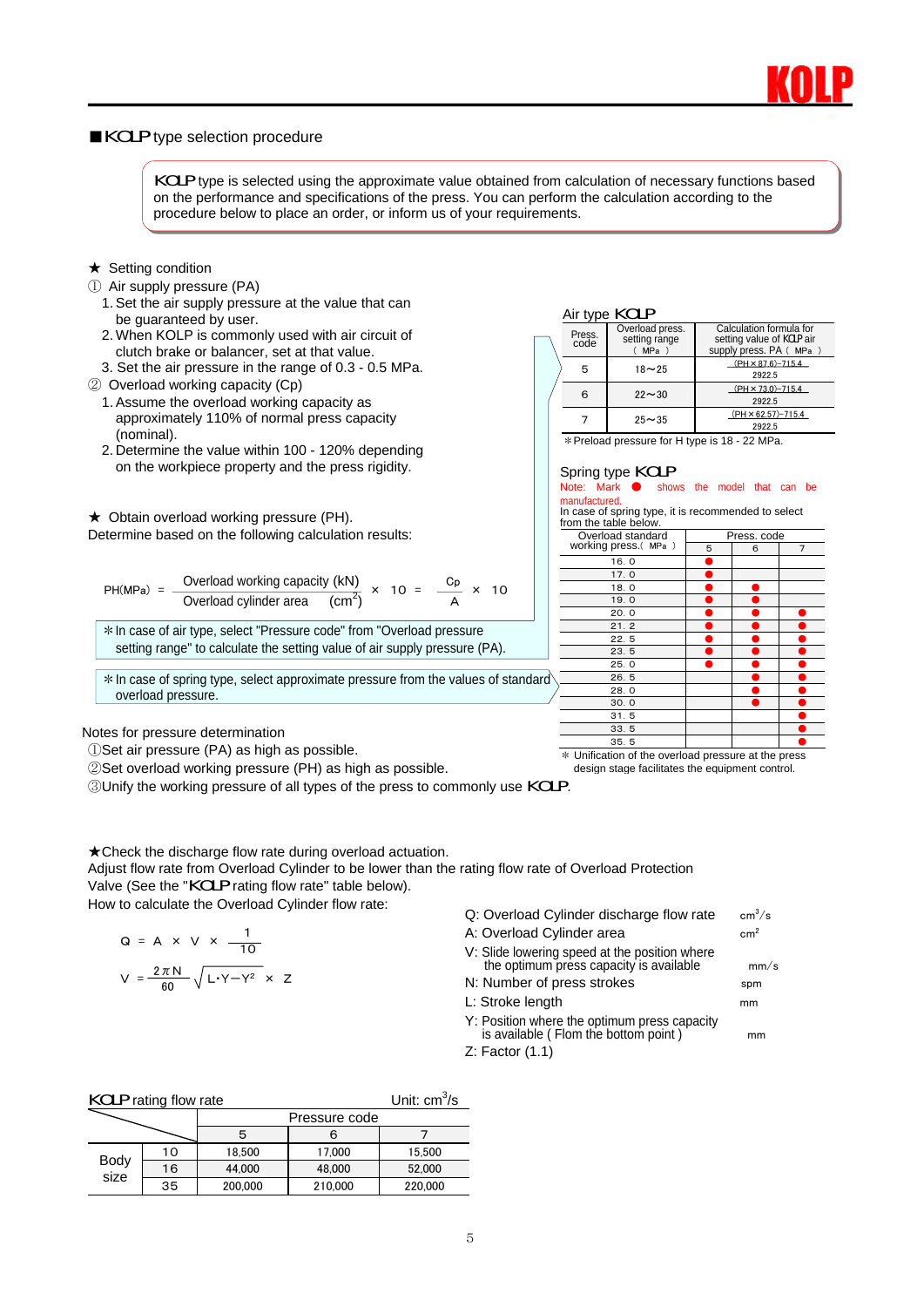

#### ■KOLP type selection procedure (Example)

Body size of **KOLP** can be roughly selected according to  $\Box$  General relation between body size and press capacity the press capacity. However in order to select the optimum type, it is necessary to calculate necessary functions based on the press specifications to obtain the approximate value.

A calculation example according to the procedure shown in the previous page is shown below.

#### ☆ Calculation example (5000 kN Press)

| Item                                     |            | Specification                        | Symbol |
|------------------------------------------|------------|--------------------------------------|--------|
| Air supply press. (guaranteed)           | <b>MPa</b> | 0.55                                 |        |
| Air press. for clutch brake and balancer | <b>MPa</b> | 0.50                                 | Pa     |
| Press capacity                           | kN         | 5000                                 |        |
| Number of stroke                         | spm        | 25                                   | N      |
| Stroke length                            | mm         | 300                                  |        |
| Optimum capacity generating position     | mm         | 13 mm above the<br>bottom dead point | Υ      |
| Overload cylinder diameter               | mm         | $350 \times 2$                       |        |

① Overload working pressure

$$
PH = \frac{Cp}{A} \times 10 = \frac{5000 \times 1.1 \times 10}{35^2 \times \pi/4 \times 2} = 28.6 \text{ MPa}
$$

In case of air type Overload working pressure KOLP pressure code "6" is temporarily assumed. Air supply pressure is calculated using the formula of the right table, and Air pressure  $= 0.47$  MPa is obtained.

In case of spring type Overload standard working pressure 28.0 MPa and KOLP pressure code "6" are temporarily assumed in the right table.

② Overload discharge flow rate

$$
V = \frac{2 \pi N}{60} \sqrt{L \cdot Y - Y^2} \times Z
$$
  
=  $\frac{2 \pi \times 25}{60} \sqrt{300 \times 13 - 13^2} \times 1.1$ 

 $= 175.9$  mm/s

Q = A×V× 
$$
\frac{1}{10}
$$
 = 35<sup>2</sup>×  $\pi \div 4 \times 2 \times 175.9 \times \frac{1}{10}$   
= 33, 847 cm<sup>3</sup>/s

∴The calculation result of the above calculation is compared with the right "KOLP rating flow rate" table to select the body size "16 type" and the pressure code "6," namely in case of air type: PH1660

in case of spring type: PL1663

| <b>KOLP</b>            | Body size |        |        |  |
|------------------------|-----------|--------|--------|--|
|                        | 10        | 16     | 35     |  |
| Press capacity<br>(kN) | ~2000     | ~16000 | ~20000 |  |
| Note:                  |           |        |        |  |

The above information is only for reference. Be sure to calculate based on the actual specifications to select the type suitable for the press capacity for each case.

#### Air type **KOLP**

|                | . |                                         |                                                                                       |  |  |  |
|----------------|---|-----------------------------------------|---------------------------------------------------------------------------------------|--|--|--|
| Press.<br>code |   | Overload press.<br>setting range<br>MPa | Calculation formula for<br>setting value of <b>KOLP</b> air<br>supply press. PA (MPa) |  |  |  |
|                | 5 | $18 - 25$                               | $(PH \times 87.6) - 715.4$<br>2922.5                                                  |  |  |  |
|                | 6 | $22 \sim 30$                            | (PH × 73.0)-715.4<br>2922.5                                                           |  |  |  |
|                |   | $25 - 35$                               | $(PH \times 62.57) - 715.4$<br>2922.5                                                 |  |  |  |

\*Preload pressure for H type is 18 - 22 MPa.

#### Spring type KOLP

#### Note: Mark ● shows the model that can be manufactured.

In case of spring type, it is recommended to select from the table below.

| $110111$ the table below. |             |   |   |
|---------------------------|-------------|---|---|
| Overload standard         | Press, code |   |   |
| working press.(MPa)       | 5           | 6 | 7 |
| 16.0                      |             |   |   |
| 17.0                      |             |   |   |
| 18.0                      |             |   |   |
| 19.0                      |             |   |   |
| 20.0                      |             |   |   |
| 21.2                      |             |   |   |
| 22.5                      |             |   |   |
| 23.5                      |             |   |   |
| 25.0                      |             |   |   |
| 26.5                      |             |   |   |
| 28.0                      |             |   |   |
| 30.0                      |             |   |   |
| 31.5                      |             |   |   |
| 33.5                      |             |   |   |
| 35.5                      |             |   |   |
|                           |             |   |   |

 $*$  Unification of the overload pressure at the press design stage facilitates the equipment control.

| <b>KOLP</b> rating flow rate | Unit: $cm^3/s$ |
|------------------------------|----------------|
|------------------------------|----------------|

|              |    |         | Pressure code |         |
|--------------|----|---------|---------------|---------|
|              |    | 5       | 6             |         |
|              | 10 | 18.500  | 17.000        | 15.500  |
| Body<br>size | 16 | 44.000  | 48,000        | 52,000  |
|              | 35 | 200,000 | 210,000       | 220,000 |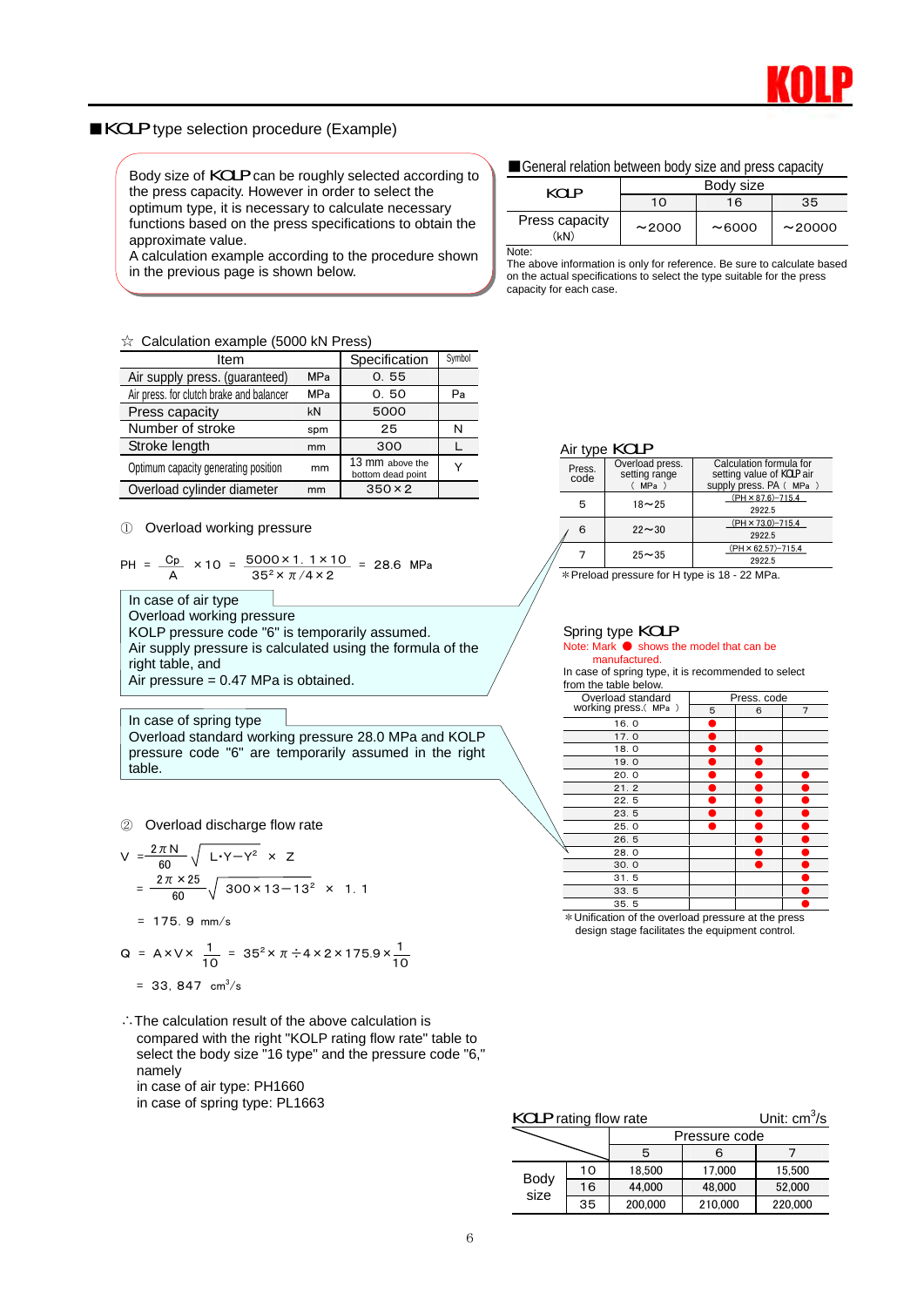### PH **Series**



■Model designation



10 : See specification 16 : 2.0  $cm<sup>2</sup>$ 35 : 9.6  $cm<sup>2</sup>$ ② Overload pressure code (Max. value) 5 : 25 MPa 6 : 30 MPa

Design No. Compatible even if this number is different.

| Press.<br>code |   | Overload press.<br>setting range<br><b>MPa</b> | Calculation formula for<br>setting value of <b>KOLP</b> air<br>supply press. PA (MPa) |
|----------------|---|------------------------------------------------|---------------------------------------------------------------------------------------|
|                | 5 | $18 - 25$                                      | $(PH \times 87.6) - 715.4$<br>2922.5                                                  |
|                | ค | $22 - 30$                                      | $(PH \times 73.0) - 715.4$<br>2922.5                                                  |
|                |   | $25 - 35$                                      | $(PH \times 62.57) - 715.4$<br>2922.5                                                 |

\*Preload pressure for H type is 18 - 22 MPa.

7 : 35 MPa

③ Preload pressure

S : Standard

 $H^*$  : High pressure (Special)

④ Cylinder port direction ※As for body size "35,"

A : One this direction not shown\*2

G : Two

Remarks

\*1:Whenever H type is desirable, consult us for detail. \*2:All the models of body size 35 have two cylinder ports.

#### ■Specifications

| Body size                                  |         |       |             | 10                                      |           |                                                        | 16                         |           | 35          |               |           |  |
|--------------------------------------------|---------|-------|-------------|-----------------------------------------|-----------|--------------------------------------------------------|----------------------------|-----------|-------------|---------------|-----------|--|
| Dimension $(X \times Y \times Z)$          | mm      |       |             | $219 \times 92 \times 102.5$            |           |                                                        | 280×107×104                |           |             | 247×135×136.8 |           |  |
| Overload pressure code                     |         |       | 5           | 6                                       | 7         | 5<br>$\overline{7}$<br>6                               |                            |           | 5           | 6             |           |  |
| Orifice area<br>cm <sup>2</sup>            |         |       | 0.85        | 0.70                                    | 0.60      | 2                                                      |                            |           |             | 9.6           |           |  |
| Rating flow rate<br>$\text{cm}^3/\text{s}$ |         |       | 18500       | 17000                                   | 15500     | 44000                                                  | 48000                      | 52000     | 200000      | 210000        | 220000    |  |
| Overload pressure<br>setting range MPa     |         | S     | $18 - 25$   | $22 - 30$                               | $25 - 35$ | $18 - 25$                                              | $22 - 30$                  | $25 - 35$ | $18 - 25$   | $22 - 30$     | $25 - 35$ |  |
|                                            |         | н     | $18 - 22$   |                                         |           | $18 - 22$                                              |                            |           | $18 - 22$   |               |           |  |
| Air supply press.                          |         | S<br> |             | $0.3 \sim 0.5$                          |           |                                                        | $0.3 \sim 0.5$             |           |             | $0.3 - 0.5$   |           |  |
| <b>MPa</b>                                 | Preload | н     | $0.3 - 0.4$ | $0.3 \sim 0.5$                          |           | $0.3 - 0.4$                                            | $0.3 - 0.5$                |           | $0.3 - 0.4$ | $0.3 - 0.5$   |           |  |
| Pump discharge                             | press.  | S     |             | 24. $5 \times$ (Air pressure $-0$ . 05) |           | $24 \times (Air pressure -0.04)$                       |                            |           |             |               |           |  |
| press, MPa                                 |         | н     |             | 39. $5 \times$ (Air pressure $-0.05$ )  |           |                                                        | 38 × (Air pressure -0. 04) |           |             |               |           |  |
| Operating temperature                      |         |       |             |                                         |           | $-5 \sim 70^{\circ}$ C(However freezing not allowable) |                            |           |             |               |           |  |
| Operating fluid                            |         |       |             |                                         |           | $ISO-VG-15\sim$ $ISO-VG-32$                            |                            |           |             |               |           |  |
| Mass                                       | kg      |       |             | 4                                       |           | 6                                                      |                            |           | 21          |               |           |  |

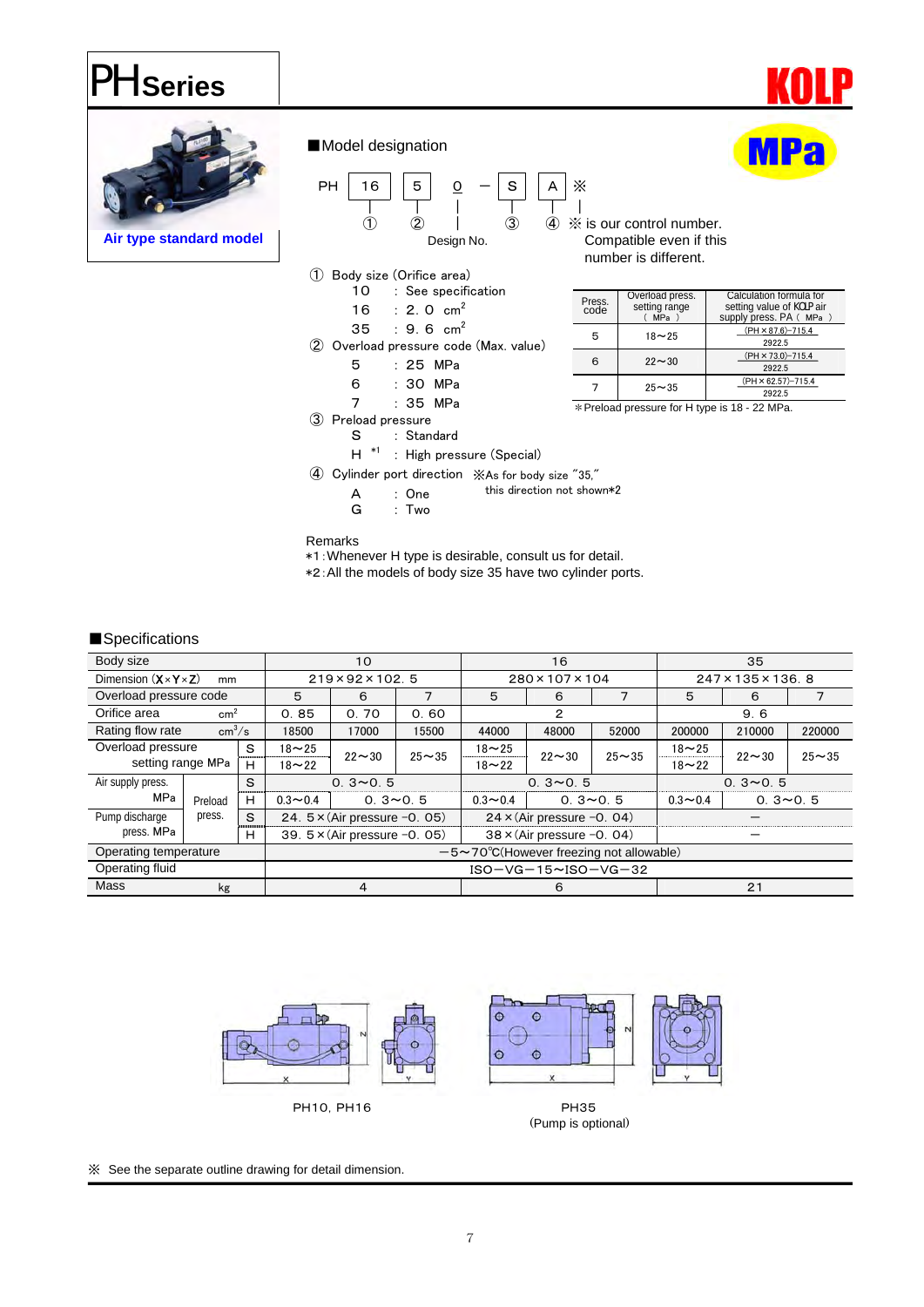### PL **Series**



| Body size                             |                                                                                 |         |                    |             | 10                                      | 16<br>35         |                                  |                                  |                  |                  |                  |                |  |
|---------------------------------------|---------------------------------------------------------------------------------|---------|--------------------|-------------|-----------------------------------------|------------------|----------------------------------|----------------------------------|------------------|------------------|------------------|----------------|--|
| Dimension $(X \times Y \times Z)$     |                                                                                 |         | mm                 |             | $219 \times 70 \times 102.5$            |                  | 280×82.5×104                     |                                  |                  | 247×135×136.8    |                  |                |  |
| Overload pressure code                |                                                                                 |         |                    | 5           | 6                                       | 7                | 5                                | 6                                | $\overline{7}$   | 5                | 6                | $\overline{7}$ |  |
| Orifice area                          |                                                                                 |         | cm <sup>2</sup>    | 0.85        | 0.70                                    | 0.60             | $\mathbf{2}$                     |                                  |                  |                  | 9.6              |                |  |
| Rating flow rate                      |                                                                                 |         | cm <sup>3</sup> /s | 18500       | 17000                                   | 15500            | 44000                            | 48000                            | 52000            | 200000<br>210000 |                  | 220000         |  |
| Overload                              | S                                                                               |         | 0.4<br>0.45        | $16 - 25$   | $18 - 30$                               | $20 - 35.5$      | $16 - 25$                        | $18 - 30$                        | $20 - 35.5$      | $16 - 25$        | $18 - 30$        | $20 - 35.5$    |  |
| pressure<br>pressure                  | Ê                                                                               | 0.5     | $18 - 25$          |             |                                         | $18 - 25$        |                                  |                                  | $18 - 25$        |                  |                  |                |  |
| setting<br><b>Addns</b><br>range<br>H | ົ                                                                               | 0.35    |                    | $18 - 30$   | $20 - 35.5$                             |                  | $18 - 30$                        | $20 - 35.5$                      |                  | $18 - 30$        | $20 - 35.5$      |                |  |
|                                       | 흐                                                                               | 0.4     |                    | $21.2 - 30$ | $21.2 \sim 35.5$                        |                  | $21.2 \sim 30$                   | $21.2 \sim 35.5$                 |                  | $21.2 - 30$      | $21.2 \sim 35.5$ |                |  |
| <b>MPa</b>                            |                                                                                 | ₹       | 0.45               |             | $23.5 - 30$                             | $23.5 - 35.5$    |                                  | $23.5 - 30$                      | $23.5 - 35.5$    |                  | $23.5 - 30$      | $23.5 - 35.5$  |  |
|                                       |                                                                                 |         | 0.5                |             | $26.5 - 30$                             | $26.5 \sim 35.5$ |                                  | $26.5 - 30$                      | $26.5 \sim 35.5$ |                  | $26.5 - 30$      | $26.5 - 35.5$  |  |
| Air supply                            |                                                                                 |         | S                  |             | $0.4 \sim 0.5$                          |                  | $0.4 \sim 0.5$                   |                                  |                  |                  |                  |                |  |
| press. MPa                            |                                                                                 | Preload | H                  |             | $0.35 - 0.5$                            |                  | $0.35 - 0.5$                     |                                  |                  |                  |                  |                |  |
| Pump<br>discharge                     |                                                                                 | press.  | S                  |             | 24. $5 \times$ (Air pressure $-0$ . 05) |                  | $24 \times (Air pressure -0.04)$ |                                  |                  |                  |                  |                |  |
| press. MPa                            |                                                                                 |         | н                  |             | 39. $5 \times$ (Air pressure $-0$ . 05) |                  |                                  | $38 \times (Air pressure -0.04)$ |                  |                  |                  |                |  |
|                                       | Operating temperature<br>$-5 \sim 70^{\circ}$ C(However freezing not allowable) |         |                    |             |                                         |                  |                                  |                                  |                  |                  |                  |                |  |
| Operating fluid                       |                                                                                 |         |                    |             |                                         |                  |                                  | $ISO-VG-15~NSO-VG-32$            |                  |                  |                  |                |  |
| Mass                                  |                                                                                 |         | kg                 |             | 4                                       |                  |                                  | 6                                |                  |                  | 21               |                |  |





(Pump is optional)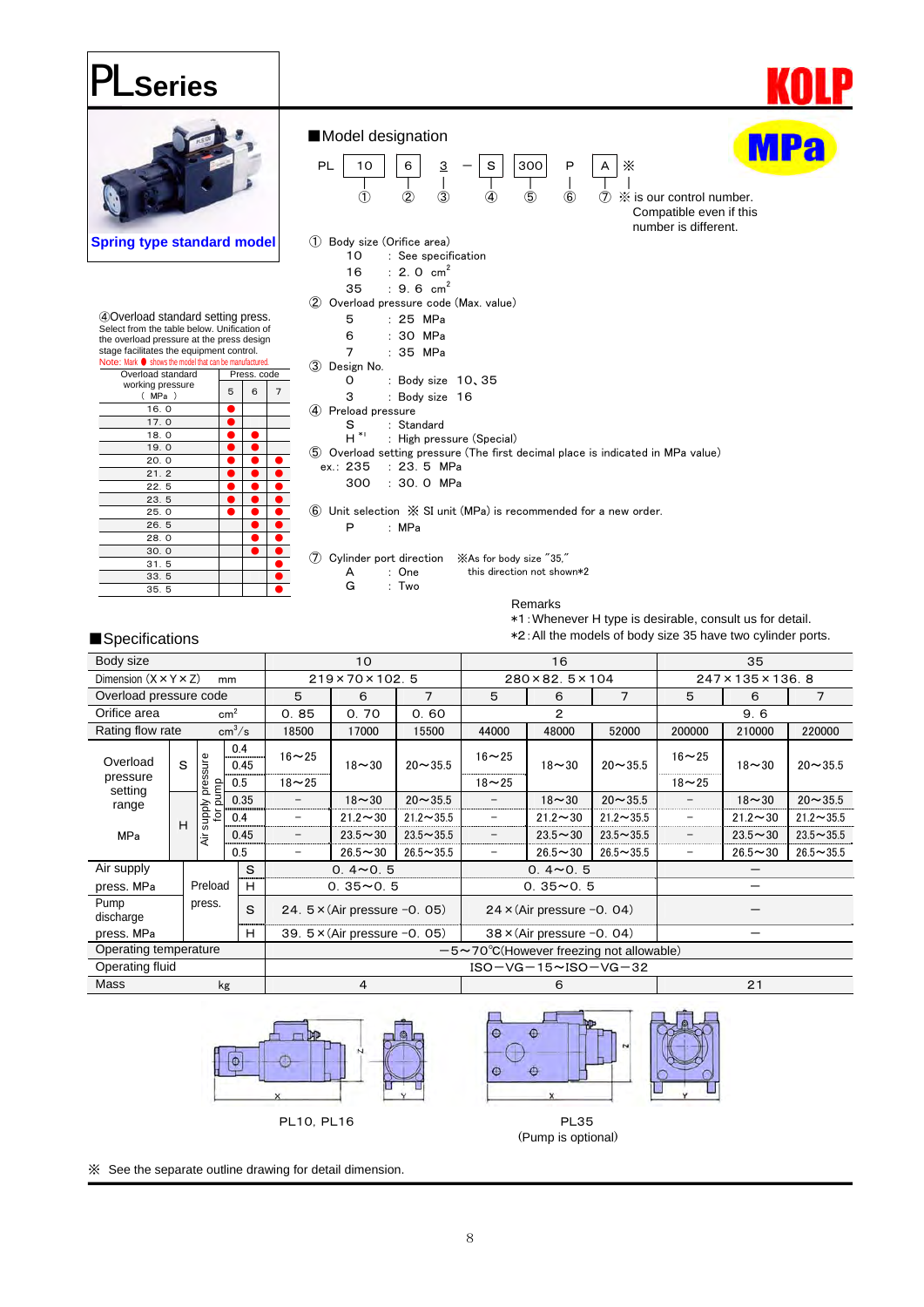### PL **Series**



④Overload standard setting press. Select from the table below. Unification of the overload pressure at the press design stage facilitates the equipment control.<br>Note: Mark ● shows the model that can be manufactured.

| Overload standard                    |   | Press. code |   |
|--------------------------------------|---|-------------|---|
| working pressure<br>$kgf/cm2$ )<br>C | 5 | 6           | 7 |
| 160                                  |   |             |   |
| 170                                  |   |             |   |
| 180                                  |   |             |   |
| 190                                  |   |             |   |
| 200                                  |   |             |   |
| 212                                  |   |             |   |
| 225                                  |   |             |   |
| 235                                  |   |             |   |
| 250                                  |   |             |   |
| 265                                  |   |             |   |
| 280                                  |   |             |   |
| 300                                  |   |             |   |
| 315                                  |   |             |   |
| 335                                  |   |             |   |
| 355                                  |   |             |   |





- ③ Design No.
- 0 : Body size 10、35
- 3 : Body size 16
- ④ Preload pressure
- S : Standard<br>H<sup>\*1</sup> : High prec
- : High pressure (Special) **6** Overload setting pressure (Three digits are indicated in kgf/cm<sup>2</sup> value.)
- $ex.: 235 : 235$  kgf/cm<sup>2</sup>
	- 300 : 300 kgf/cm<sup>2</sup>

⑥ Unit selection ※ SI unit (MPa) is recommended for a new order. K :  $\text{kgf/cm}^2$ 

- ⑦ Cylinder port direction ※As for body size "35," A : One this direction not shown\*2<br>
G : Two
	- G : Two

Remarks \*1:Whenever H type is desirable, consult us for detail.

\*2:All the models of body size 35 have two cylinder ports.

kaf/en

#### ■仕様

| Body size                                                                       |   |                     |                                         |                          | 10                                      |                                  |                              | 16                               |             | 35            |                |             |             |
|---------------------------------------------------------------------------------|---|---------------------|-----------------------------------------|--------------------------|-----------------------------------------|----------------------------------|------------------------------|----------------------------------|-------------|---------------|----------------|-------------|-------------|
| Dimension $(X \times Y \times Z)$                                               |   |                     | mm                                      |                          | 219×70×102.5                            |                                  | $280 \times 82.5 \times 104$ |                                  |             | 247×135×136.8 |                |             |             |
| Overload pressure code                                                          |   |                     | 5                                       | 6                        | 7                                       | 5                                | 6                            | 7                                | 5           | 6             | $\overline{7}$ |             |             |
| cm <sup>2</sup><br>Orifice area                                                 |   |                     |                                         | 0.85                     | 0.70                                    | 0.60                             | $\overline{2}$               |                                  |             |               | 9.6            |             |             |
| Rating flow rate                                                                |   |                     | cm <sup>3</sup> /s                      | 18500                    | 17000                                   | 15500                            | 44000                        | 48000                            | 52000       | 200000        | 210000         | 220000      |             |
| Overload                                                                        | S | pressure            | 4<br><br>5<br>4.<br>                    | $160 - 250$              | $180 - 300$                             | $200 - 355$                      | $160 - 250$                  | $180 - 300$                      | $200 - 355$ | $160 - 250$   | $180 - 300$    | $200 - 355$ |             |
| pressure                                                                        | Ê | 5                   | $180 - 250$                             |                          |                                         | $180 - 250$                      |                              |                                  | $180 - 250$ |               |                |             |             |
| setting<br>range                                                                |   |                     | 3.<br>5                                 |                          | $180 - 300$                             | $200 - 355$                      |                              | $180 - 300$                      | $200 - 355$ |               | $180 - 300$    | $200 - 355$ |             |
|                                                                                 |   | <b>Alddns</b><br>Įο | <br>4                                   | $\overline{\phantom{a}}$ | $212 - 300$                             | $212 - 355$                      |                              | $212 - 300$                      | $212 - 355$ |               | $212 - 300$    | $212 - 355$ |             |
| kgf/cm <sup>2</sup>                                                             | H |                     | Är                                      | 5<br>4.                  | $\overline{\phantom{a}}$                | $235 - 300$                      | $235 - 355$                  |                                  | $235 - 300$ | $235 - 355$   |                | $235 - 300$ | $235 - 355$ |
|                                                                                 |   |                     | 5                                       | $\qquad \qquad -$        | $265 - 300$                             | $265 - 355$                      |                              | $265 - 300$                      | $265 - 355$ |               | $265 - 300$    | $265 - 355$ |             |
| Air supply                                                                      |   |                     | S                                       |                          | $4 \sim 5$                              |                                  | $4 \sim 5$                   |                                  |             |               |                |             |             |
| press. $k$ gf/cm <sup>2</sup>                                                   |   | Preload             | <br>н                                   |                          | $3.5 - 5$                               |                                  | $3.5 - 5$                    |                                  |             |               |                |             |             |
| Pump                                                                            |   | press.              | S                                       |                          | 24. $5 \times$ (Air pressure $-0$ . 05) |                                  |                              | $24 \times (Air pressure -0.04)$ |             |               |                |             |             |
| discharge<br>н<br>press. $\text{kgf/cm}^2$                                      |   |                     | 39. $5 \times$ (Air pressure $-0$ . 05) |                          |                                         | $38 \times (Air pressure -0.04)$ |                              |                                  |             |               |                |             |             |
| Operating temperature<br>$-5 \sim 70^{\circ}$ C(However freezing not allowable) |   |                     |                                         |                          |                                         |                                  |                              |                                  |             |               |                |             |             |
| Operating fluid                                                                 |   |                     |                                         |                          |                                         |                                  | $ISO-VG-15\sim$ $ISO-VG-32$  |                                  |             |               |                |             |             |
| Mass<br>kg                                                                      |   |                     |                                         |                          | 4                                       |                                  |                              | 6                                |             | 21            |                |             |             |





(Pump is optional)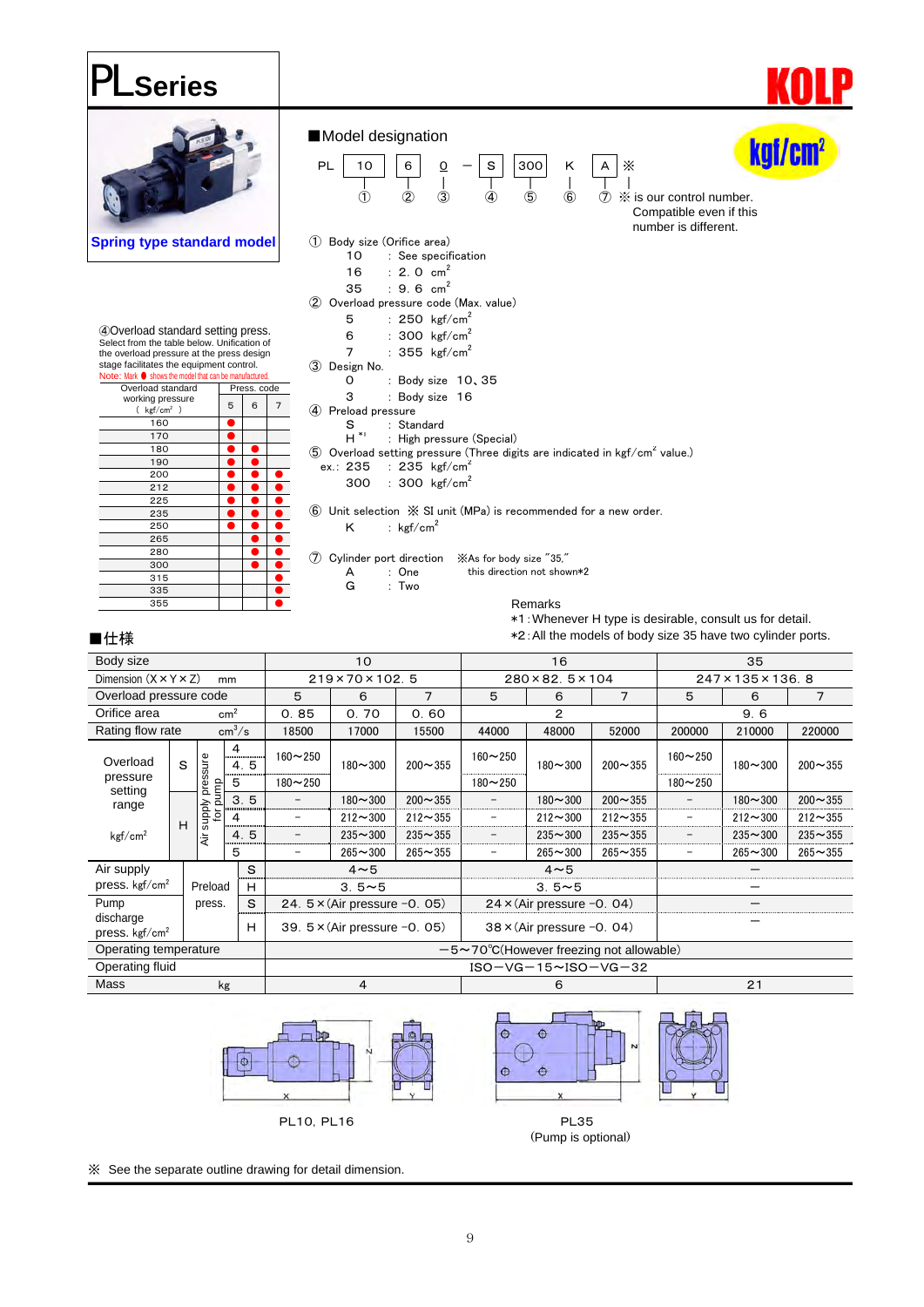## PV **Series**



#### ■Model designation



Compatible even if this number is different.

- ① Body size (Orifice area) 16 : 1.0  $cm<sup>2</sup>$  × 2
- $35$  : 4.9 cm<sup>2</sup>  $\times 2$ ② Overload pressure code (Max. value)
	- 5 : 25 MPa 6 : 30 MPa 7 : 35 MPa
- ③ Preload pressure S : Standard
	- H  $*1$  : High pressure (Special)

| Press.<br>code | Overload press.<br>setting range<br>$MPa$ ) | Calculation formula for<br>setting value of <b>KOLP</b> air<br>supply press. PA ( MPa ) |
|----------------|---------------------------------------------|-----------------------------------------------------------------------------------------|
| 5              | $18 - 25$                                   | $(PH \times 87.6) - 715.4$<br>2922.5                                                    |
| 6              | $22 - 30$                                   | $(PH \times 73.0) - 715.4$<br>2922.5                                                    |
|                | $25 - 35$                                   | $(PH \times 62.57) - 715.4$<br>2922.5                                                   |

\*Preload pressure for H type is 18 - 22 MPa.

#### Remarks

\*1:Whenever H type is desirable, consult us for detail.

#### ■Specifications

| Body size                              |         |   |                                                        | 16                               |                    | 35                         |                     |                     |  |
|----------------------------------------|---------|---|--------------------------------------------------------|----------------------------------|--------------------|----------------------------|---------------------|---------------------|--|
| Dimension $(X \times Y \times Z)$      | mm      |   |                                                        | 321.5×130.5×104                  |                    | 200×160×135                |                     |                     |  |
| Overload pressure code                 |         |   | 5                                                      | 7<br>6                           |                    | 5                          | 6                   | 7                   |  |
| Orifice area<br>cm <sup>2</sup>        |         |   |                                                        | $1 \times 2$                     |                    |                            | $4.9 \times 2$      |                     |  |
| Rating flow rate<br>cm <sup>3</sup> /s |         |   | 22. 000 $\times$ 2                                     | 24. 000 $\times$ 2               | 26. 000 $\times$ 2 | 100, 000 $\times$ 2        | 105, 000 $\times$ 2 | 110, 000 $\times$ 2 |  |
| Overload pressure                      |         | S | $18 - 25$                                              | $22 \sim 30$                     | $25 - 35$          | $18 - 25$                  | $22 - 30$           | $25 - 35$           |  |
| setting range<br>MPa<br>н              |         |   | $18 - 22$                                              |                                  |                    | $18 - 22$                  |                     |                     |  |
| Air supply                             |         | S | $0.3 \sim 0.5$                                         |                                  |                    |                            | $0.3 - 0.5$         |                     |  |
| press. MPa                             | Preload | Н | $0.3 - 0.4$                                            | $0.3 \sim 0.5$                   |                    | $0.3 - 0.5$<br>$0.3 - 0.4$ |                     |                     |  |
| Pump                                   | press.  | S |                                                        | $24 \times (Air pressure -0.04)$ |                    |                            |                     |                     |  |
| discharge<br>press. MPa                | н       |   |                                                        | $38 \times (Air pressure -0.04)$ |                    |                            |                     |                     |  |
| Operating temperature                  |         |   | $-5 \sim 70^{\circ}$ C(However freezing not allowable) |                                  |                    |                            |                     |                     |  |
| Operating fluid                        |         |   | $ISO-VG-15~NSO-VG-32$                                  |                                  |                    |                            |                     |                     |  |
| Mass                                   | kg      |   |                                                        | 10                               |                    |                            | 20                  |                     |  |



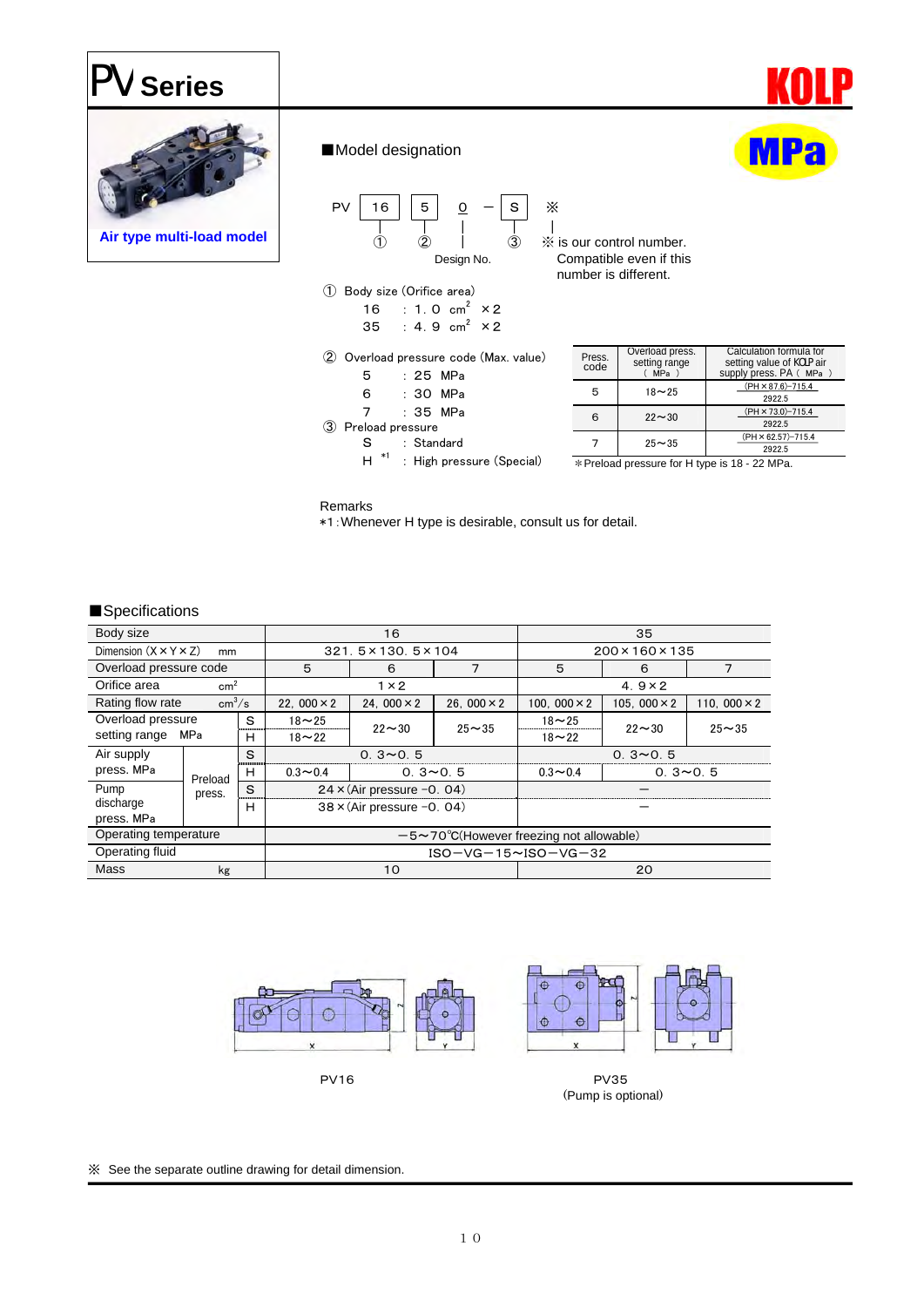### PW **Series**



④Overload standard setting press. Select from the table below. Unification of the overload pressure at the press design stage facilitates the equipment control. .<br>∍: Mark ● show

| <b>INCIDE: INCIDENT CONTRACTED</b> INCORPORATION INCORPORATION. |   |             |   |
|-----------------------------------------------------------------|---|-------------|---|
| Overload standard                                               |   | Press. code |   |
| working pressure<br>(MPa)                                       | 5 | 6           | 7 |
| 16.0                                                            |   |             |   |
| 17.0                                                            |   |             |   |
| 18.0                                                            |   |             |   |
| 19.0                                                            |   |             |   |
| 20.0                                                            |   |             |   |
| 21.2                                                            |   |             |   |
| 22.5                                                            |   |             |   |
| 23.5                                                            |   |             |   |
| 25.0                                                            |   |             |   |
| 26.5                                                            |   |             |   |
| 28.0                                                            |   |             |   |
| 30.0                                                            |   |             |   |
| 31.5                                                            |   |             |   |
| 33.5                                                            |   |             |   |
| 35.5                                                            |   |             |   |
|                                                                 |   |             |   |





② Overload pressure code (Max. value)

| $\sim$ . $\sim$ . $\sim$ . $\sim$ . $\sim$ . $\sim$ . $\sim$ . $\sim$ |  |  |          |
|-----------------------------------------------------------------------|--|--|----------|
| 5                                                                     |  |  | : 25 MPa |
|                                                                       |  |  |          |

 $\circled{3}$ 

| ี่ค              |  | : 30 MPa |  |
|------------------|--|----------|--|
| ᄀ                |  | : 35 MPa |  |
| Preload pressure |  |          |  |
|                  |  |          |  |

S : Standard<br>H \*1 : High pres

- : High pressure (Special)
- ④ Overload setting pressure (The first decimal place is indicated in MPa value)
	- ex.: 235 : 23.5 MPa 300 : 30.0 MPa

⑤ Unit selection ※ SI unit (MPa) is recommended for a new order.

P : MPa

Remarks \*1:Whenever H type is desirable, consult us for detail.

number is different.

#### ■Specifications

| Body size                         |   |                  |                    |                 | <b>PW16</b>        |                                  | <b>PW35</b>                                            |                     |                    |                     |  |
|-----------------------------------|---|------------------|--------------------|-----------------|--------------------|----------------------------------|--------------------------------------------------------|---------------------|--------------------|---------------------|--|
| Dimension $(X \times Y \times Z)$ |   |                  | mm                 |                 |                    | $321.5 \times 122 \times 104$    |                                                        | 200×160×135         |                    |                     |  |
| Overload pressure code            |   |                  |                    | 5               | 6                  | 7                                | 5                                                      | 6                   | 7                  |                     |  |
| Orifice area<br>cm <sup>2</sup>   |   |                  |                    |                 | $1 \times 2$       |                                  |                                                        | $4.9 \times 2$      |                    |                     |  |
| Rating flow rate                  |   |                  | cm <sup>3</sup> /s |                 | 22. 000 $\times$ 2 | 24. 000 $\times$ 2               | 26. 000 $\times$ 2                                     | 100. 000 $\times$ 2 | 105.000 $\times$ 2 | 110, 000 $\times$ 2 |  |
| Overload                          | S | sure             |                    | 0.4<br><br>0.45 | $16 - 25$          | $18 - 30$                        | $20 - 35.5$                                            | $16 - 25$           | $18 - 30$          | $20 - 35.5$         |  |
| pressure                          |   | pump<br>ë<br>D   |                    | 0.5             | $18 - 25$          |                                  |                                                        | $18 - 25$           |                    |                     |  |
| setting<br>range                  |   |                  |                    | 0.35            |                    | $18 - 30$                        | $20 - 35.5$                                            |                     | $18 - 30$          | $20 - 35.5$         |  |
|                                   | H | supply<br>for pu |                    | 0.4             |                    | $21.2 \sim 30$                   | $21.2 \sim 35.5$                                       |                     | $21.2 \sim 30$     | $21.2 \sim 35.5$    |  |
| <b>MPa</b>                        |   | ä                |                    | 0.45            |                    | $23.5 - 30$                      | $23.5 - 35.5$                                          |                     | $23.5 - 30$        | $23.5 - 35.5$       |  |
|                                   |   |                  | 0.5                |                 |                    | $26.5 - 30$                      | $26.5 - 35.5$                                          |                     | $26.5 - 30$        | $26.5 - 35.5$       |  |
| Air supply                        |   |                  |                    | S               |                    | $0.4 \sim 0.5$                   |                                                        |                     |                    |                     |  |
| MPa<br>press.                     |   | Preload          |                    | <br>н           |                    | $0.35 - 0.5$                     |                                                        |                     |                    |                     |  |
| Pump                              |   | press.           |                    | S<br>           |                    | $24 \times (Air pressure -0.04)$ |                                                        |                     |                    |                     |  |
| discharge<br>MPa<br>press.        |   |                  |                    | н               |                    | $38 \times (Air pressure -0.04)$ |                                                        |                     |                    |                     |  |
| Operating temperature             |   |                  |                    |                 |                    |                                  | $-5 \sim 70^{\circ}$ C(However freezing not allowable) |                     |                    |                     |  |
| Operating fluid                   |   |                  |                    |                 |                    |                                  | $ISO-VG-15~NSO-VG-32$                                  |                     |                    |                     |  |
| Mass<br>kg                        |   |                  |                    | 10              |                    |                                  | 20                                                     |                     |                    |                     |  |

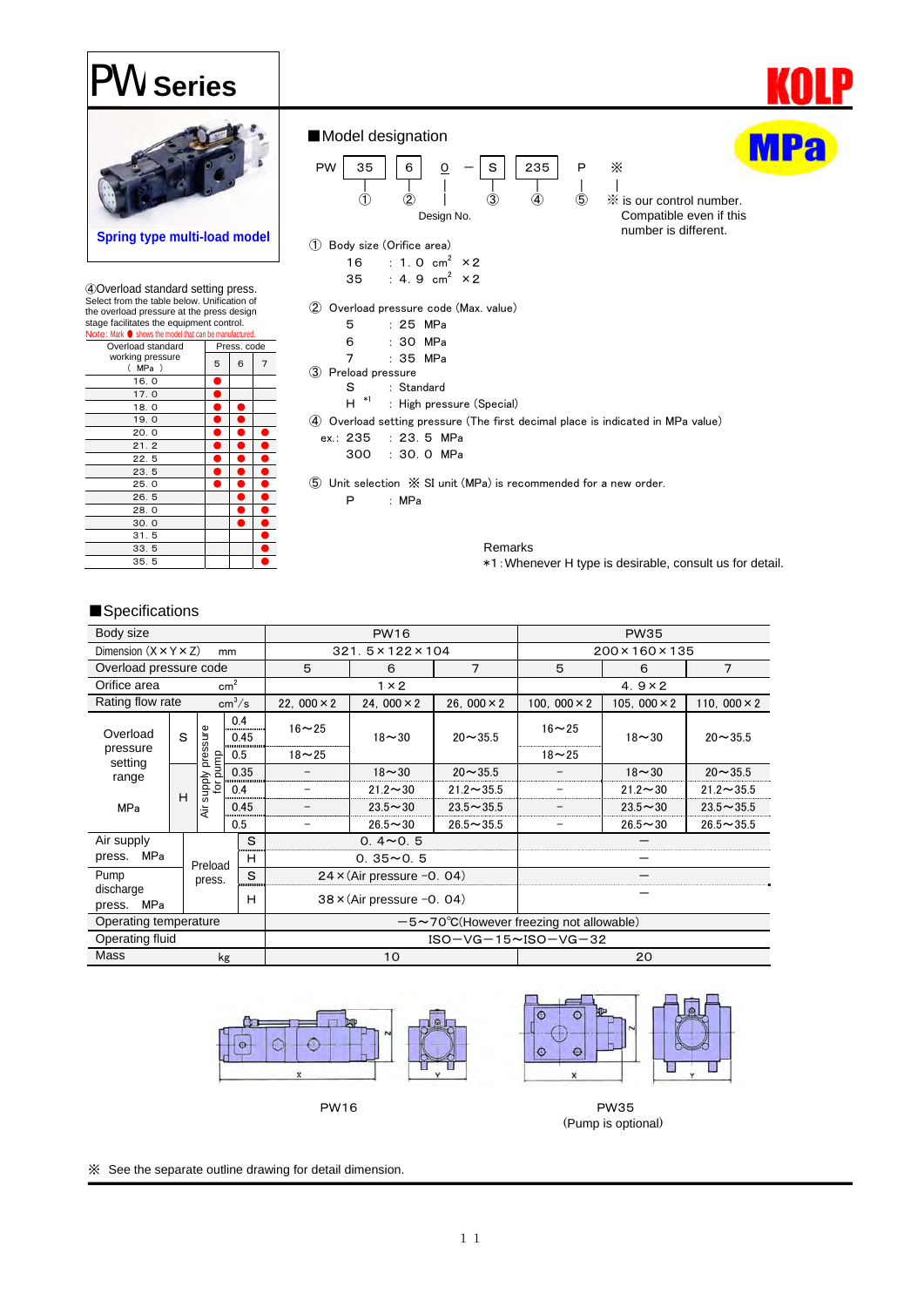### PW **Series**



Remarks \*1:Whenever H type is desirable, consult us for detail.

#### ■Specifications

| Body size                         |   |                    |                    |                         |                    | <b>PW16</b>                      |                                                        | <b>PW35</b>         |                    |                     |  |
|-----------------------------------|---|--------------------|--------------------|-------------------------|--------------------|----------------------------------|--------------------------------------------------------|---------------------|--------------------|---------------------|--|
| Dimension $(X \times Y \times Z)$ |   |                    | mm                 |                         |                    | $321.5 \times 122 \times 104$    |                                                        | 200×160×135         |                    |                     |  |
| Overload pressure code            |   |                    |                    |                         | 5                  | 6                                | 7                                                      | 5                   | 6                  | 7                   |  |
| cm <sup>2</sup><br>Orifice area   |   |                    |                    |                         | $1 \times 2$       |                                  |                                                        | 4. $9 \times 2$     |                    |                     |  |
| Rating flow rate                  |   |                    | cm <sup>3</sup> /s |                         | 22. 000 $\times$ 2 | 24, 000 $\times$ 2               | 26. 000 $\times$ 2                                     | 100. 000 $\times$ 2 | 105.000 $\times$ 2 | 110. 000 $\times$ 2 |  |
| Overload                          | S | 4<br>sure          |                    | ,,,,,,,,,,,,,,,,<br>4.5 | $160 - 250$        | $180 - 300$                      | $200 - 355$                                            | $160 - 250$         | $180 - 300$        | $200 - 355$         |  |
| pressure                          |   | pump<br>pre        | 5                  |                         | $180 - 250$        |                                  |                                                        | $180 - 250$         |                    |                     |  |
| setting<br>range                  |   |                    |                    | 3.5                     |                    | $180 - 300$                      | $200 - 355$                                            |                     | $180 - 300$        | $200 - 355$         |  |
|                                   | Н | <b>Alddns</b><br>ğ | 4                  |                         |                    | $212 - 300$                      | $212 - 355$                                            |                     | $212 - 300$        | $212 - 355$         |  |
| kgf/cm <sup>2</sup>               |   | ä                  |                    | 4.5                     |                    | $235 - 300$                      | $235 - 355$                                            |                     | $235 - 300$        | $235 - 355$         |  |
|                                   |   |                    | 5                  |                         | $265 - 300$        |                                  | $265 - 355$                                            |                     | $265 - 300$        | $265 - 355$         |  |
| Air supply                        |   |                    |                    | S                       |                    | $4 \sim 5$                       |                                                        |                     |                    |                     |  |
| press. $kgf/cm2$                  |   | Preload            |                    | н                       |                    | $3.5 - 5$                        |                                                        |                     |                    |                     |  |
| Pump                              |   | press.             |                    | S<br>                   |                    | $24 \times (Air pressure -0.04)$ |                                                        |                     |                    |                     |  |
| discharge                         |   |                    |                    | н                       |                    | $38 \times (Air pressure -0.04)$ |                                                        |                     |                    |                     |  |
| press. $kgf/cm2$                  |   |                    |                    |                         |                    |                                  |                                                        |                     |                    |                     |  |
| Operating temperature             |   |                    |                    |                         |                    |                                  | $-5 \sim 70^{\circ}$ C(However freezing not allowable) |                     |                    |                     |  |
| Operating fluid                   |   |                    |                    |                         |                    |                                  | $ISO - VG - 15 - ISO - VG - 32$                        |                     |                    |                     |  |
| Mass<br>kg                        |   |                    |                    |                         | 10                 |                                  |                                                        | 20                  |                    |                     |  |

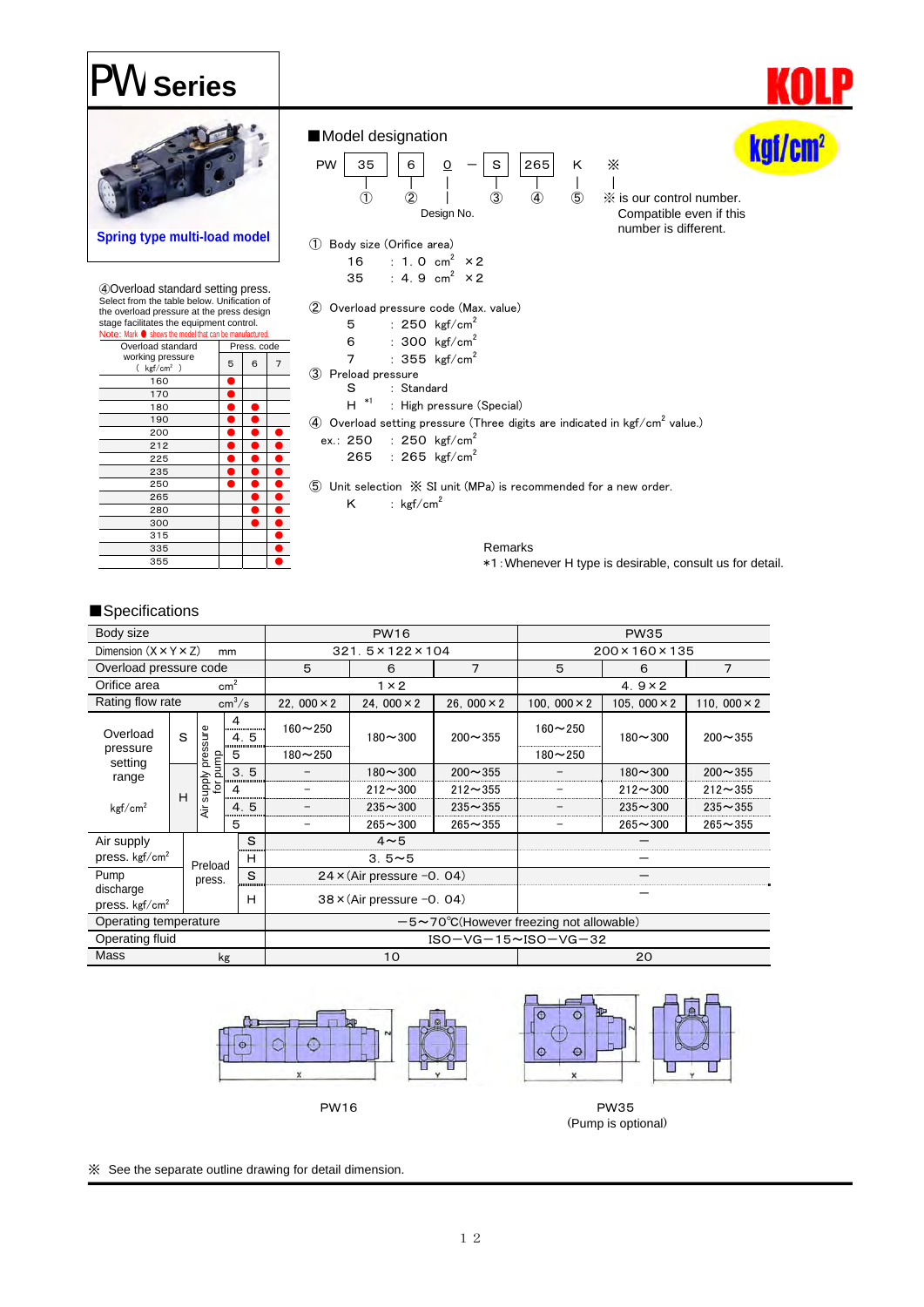

#### ■KOLP tank manufacturing instruction

An oil tank should be manufactured by the customer according to the following notes:



- ★ Use Sch 80 pipe for the oil return port. Insufficient pipe strength may cause breakage of pipe thread portion or pipe bending, and may lead to abnormal function.
	- ★ Install a buffer plate. Consider layout of the oil return port, oil supply plug and oil level gauge sufficiently in the manner similar to the small tank.
	- $\bigstar$  Be sure to provide a suction filter at the suction port of the pump. ※(Optional parts available) Since screwed type suction pipe and return pipe are used, be sure to use Sch 80 pipe to secure sufficient strength.
	- ★ It is recommended to attach a T-shape fitting to the oil return port to branch off discharge port. This will eliminate bending force caused by oil blowout. Always use Sch 80 pipe.

#### ●Example of large tank

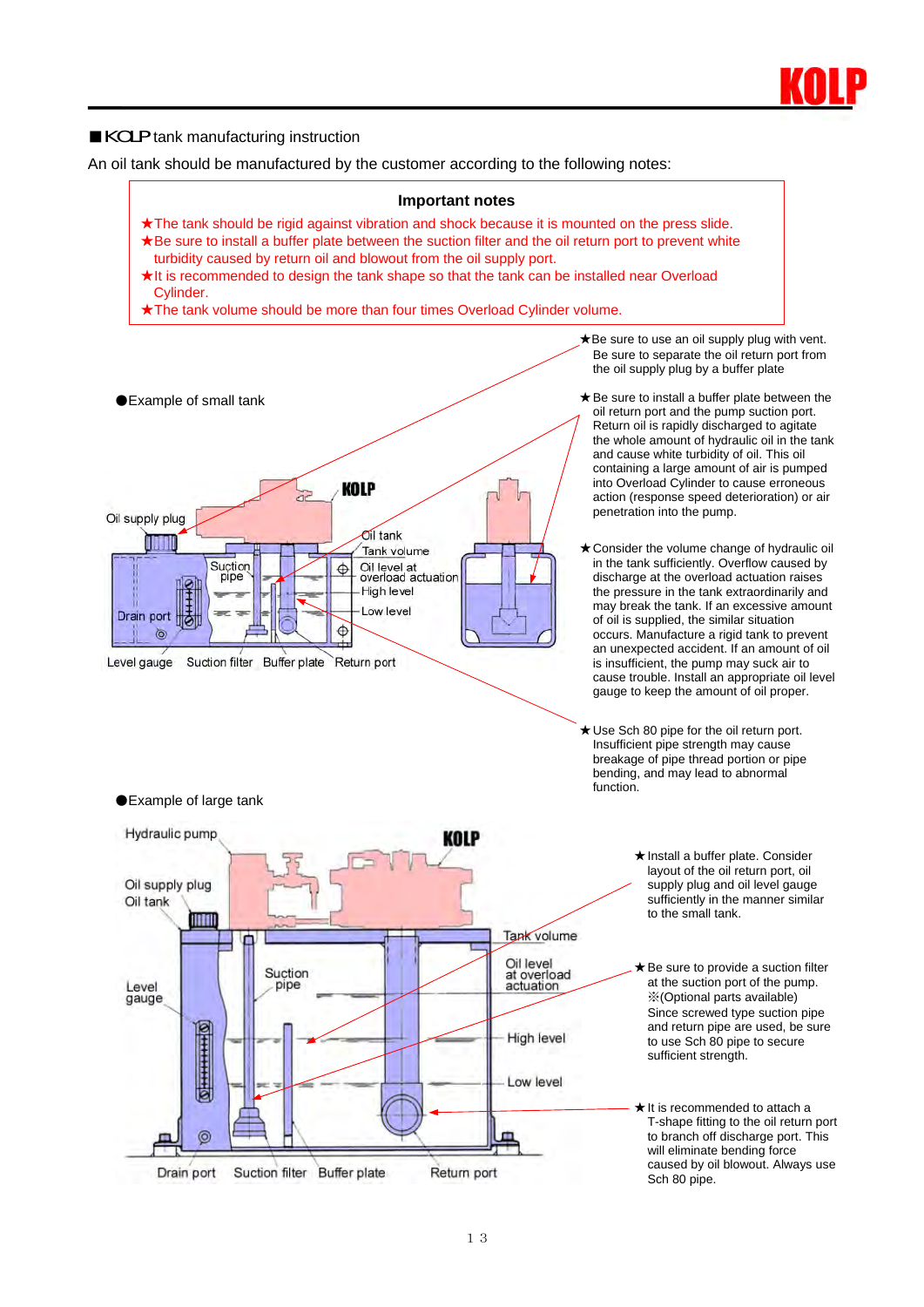

### **Notes for application**

- <sup>①</sup>Connect KOLP and Overload Cylinder of the press surely with steel pipe. Minimize piping distance and number of bending point. When applying hose piping, consider effects by hose design pressure, inner diameter of hose and fitting, and expansion by hose pressure.
- ②Use piping size as large as possible referring to the table below.





- ③ Always use bite type or weld type fitting (Threaded pipes of the size shown in the table cannot be used).
- ④ Always use piping specified in the table below.
- ⑤ Always use specified hydraulic oil. ※ See hydraulic oil list.
- ⑥ In case of cold weather, use low viscosity oil. The viscosity exceeding the specification lowers the flow rate characteristic, and adversely affects pump discharge and KOLP responsiveness.
- ⑦ Perform burr removal, acid cleaning and flushing to make piping free from dust and chips before conducting piping without fail.
- <sup>⑧</sup> Do not ride or put your foot on KOLP.
- ⑨ Do not touch limit switch because it has been adjusted before shipping. And in case of spring type, never readjust the overload pressure that has been already set.
- ⑩ Never provide limit switch with jumping or short circuit.
- <sup>⑪</sup> Before checking and repairing KOLP, turn OFF power supply to the press and fix the press slide.
- <sup>⑫</sup> Before removing KOLP, always relief the internal pressure of Overload Cylinder.

| Body size |    | 10                                                                     | 16                     |                          | 35                     |                                                      |          |
|-----------|----|------------------------------------------------------------------------|------------------------|--------------------------|------------------------|------------------------------------------------------|----------|
|           |    | Piping size (Material)                                                 | Piping size (Material) |                          | Piping size (Material) |                                                      |          |
| Maximum   | 40 | $\phi$ 15.3/ $\phi$ 21.7<br>(STS370)<br>$\phi$ 12/ $\phi$ 18<br>(OST2) |                        | $\phi$ 19.4/ $\phi$ 27.2 | (STS370)               | $\phi$ 21.2/ $\phi$ 34.0<br>$\phi$ 29.9/ $\phi$ 42.7 | (STS370) |
|           |    |                                                                        |                        |                          |                        | $\phi$ 34.4/ $\phi$ 48.6                             |          |
| operating | 35 | $\phi$ 16.1/ $\phi$ 21.7                                               | (STS370)               | $\phi$ 20.4/ $\phi$ 27.2 | (STS370)               | $\phi$ 25.0/ $\phi$ 34.0                             | (STS370) |
| pressure  | 32 | $\phi$ 13/ $\phi$ 18<br>(OST2)                                         |                        |                          |                        |                                                      |          |
| (MPa)     | 30 |                                                                        |                        | $\phi$ 21.4/ $\phi$ 27.2 | (STS370)               | $\phi$ 32.9/ $\phi$ 42.7                             | (STS370) |
|           | 28 |                                                                        |                        |                          |                        | $\phi$ 38.4/ $\phi$ 48.6                             | (STS370) |
|           | 25 | $\phi$ 14/ $\phi$ 18<br>(OST2)                                         |                        |                          |                        |                                                      |          |

#### ★Recommended piping size

\*Select piping size as large as possible within the strength range corresponding to the operating pressure.